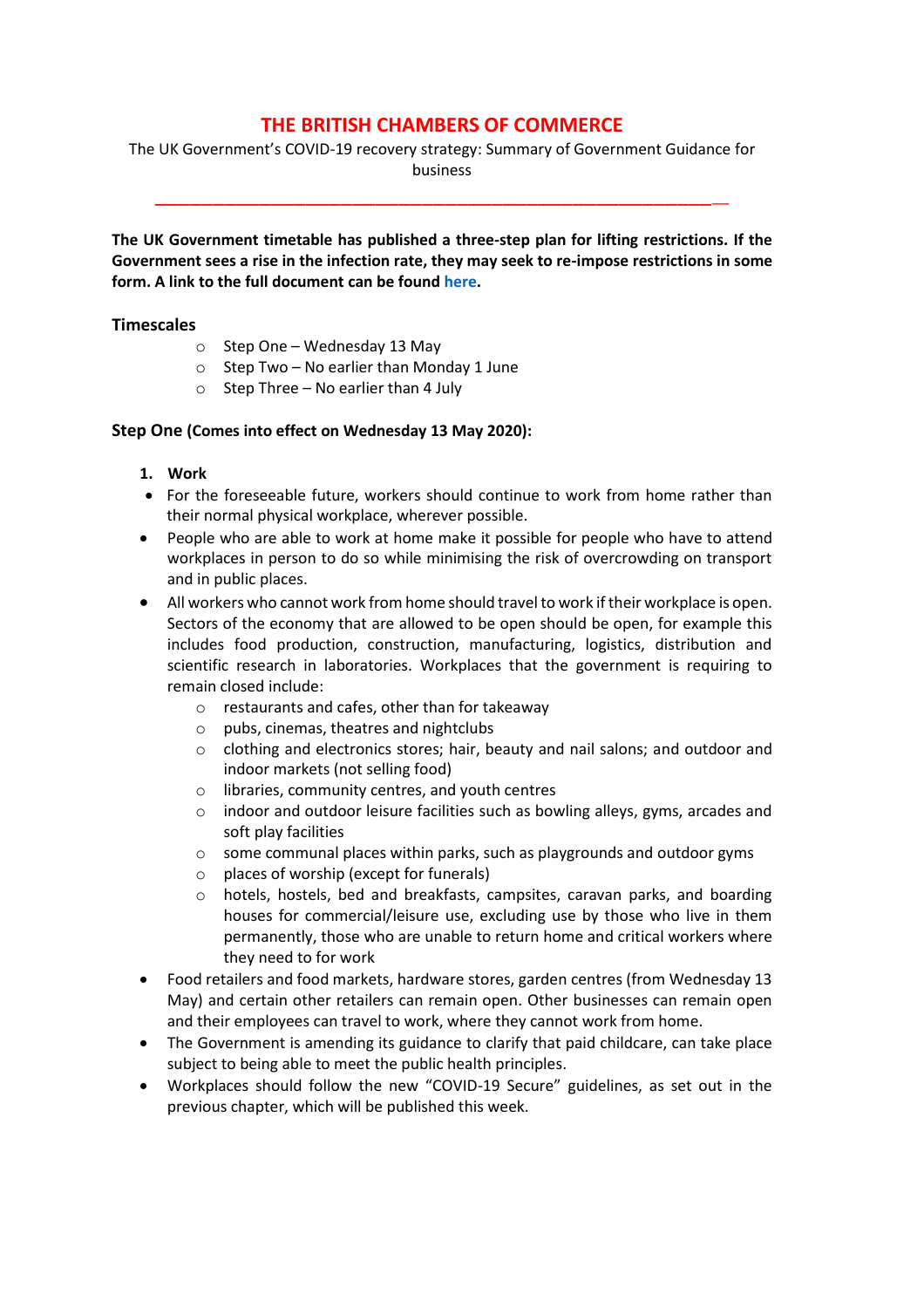### **2. Face-coverings**

- Government is now advising that people should aim to wear a face-covering in enclosed spaces where social distancing is not always possible and they come into contact with others that they do not normally meet, for example on public transport or in some shops.
- Homemade cloth face-coverings can help reduce the risk of transmission in some circumstances. Face-coverings should not be used by children under the age of two, or those who may find it difficult to manage them correctly, for example primary age children unassisted, or those with respiratory conditions

## **3. International travel**

- All international arrivals will be required to supply their contact and accommodation information. They will also be strongly advised to download and use the NHS contact tracing app.
- All international arrivals not on a short list of exemptions to self-isolate in their accommodation for fourteen days on arrival into the UK.
- Small exemptions to these measures will be in place to provide for continued security of supply into the UK. All journeys within the Common Travel Area (between UK ansd Ireland) will also be exempt from these measures.
- These international travel measures will not come into force on 13 May but will be introduced as soon as possible. Further details, and guidance, will be set out shortly, and the measures and list of exemptions will be kept under regular review.

#### **4. Business support**

- As the UK adjusts the current restrictions, the Government will also need to wind down the economic support measures while people are eased back to work
- The Government will also need to ensure the UK's supply chains are resilient, ensuring the UK has sufficient access to the essential medicines, PPE, testing equipment, vaccines and treatments it needs, even during times of global shortage.

## **Step Two (Will come into effect no earlier than Monday 1 June 2020)**

- A phased return for early years settings and schools. The Government expects children to be able to return to early years settings, and for Reception, Year 1 and Year 6 to be back in school in smaller sizes, from this point. Secondary schools and further education colleges should also prepare to begin some face to face contact with Year 10 and 12 pupils.
- Opening non-essential retail. Further guidance on the approach expected shortly on the approach taken to phasing, including which businesses will be covered in each phase and timeframes involved. All other sectors that are currently closed, including hospitality and personal care, are not able to re-open at this point because of the higher risk of transmission.
- Re-opening more local public transport in urban areas, subject to strict measures

## **Step Three (Will come into effect no earlier than 4 July 2020)**

• Open at least some of the remaining businesses and premises that have been required to close, including personal care (such as hairdressers and beauty salons), hospitality (such as food service providers, pubs and accommodation), public places (such as places of worship) and leisure facilities (like cinemas). These businesses must meet the COVID-19 Secure guidelines.